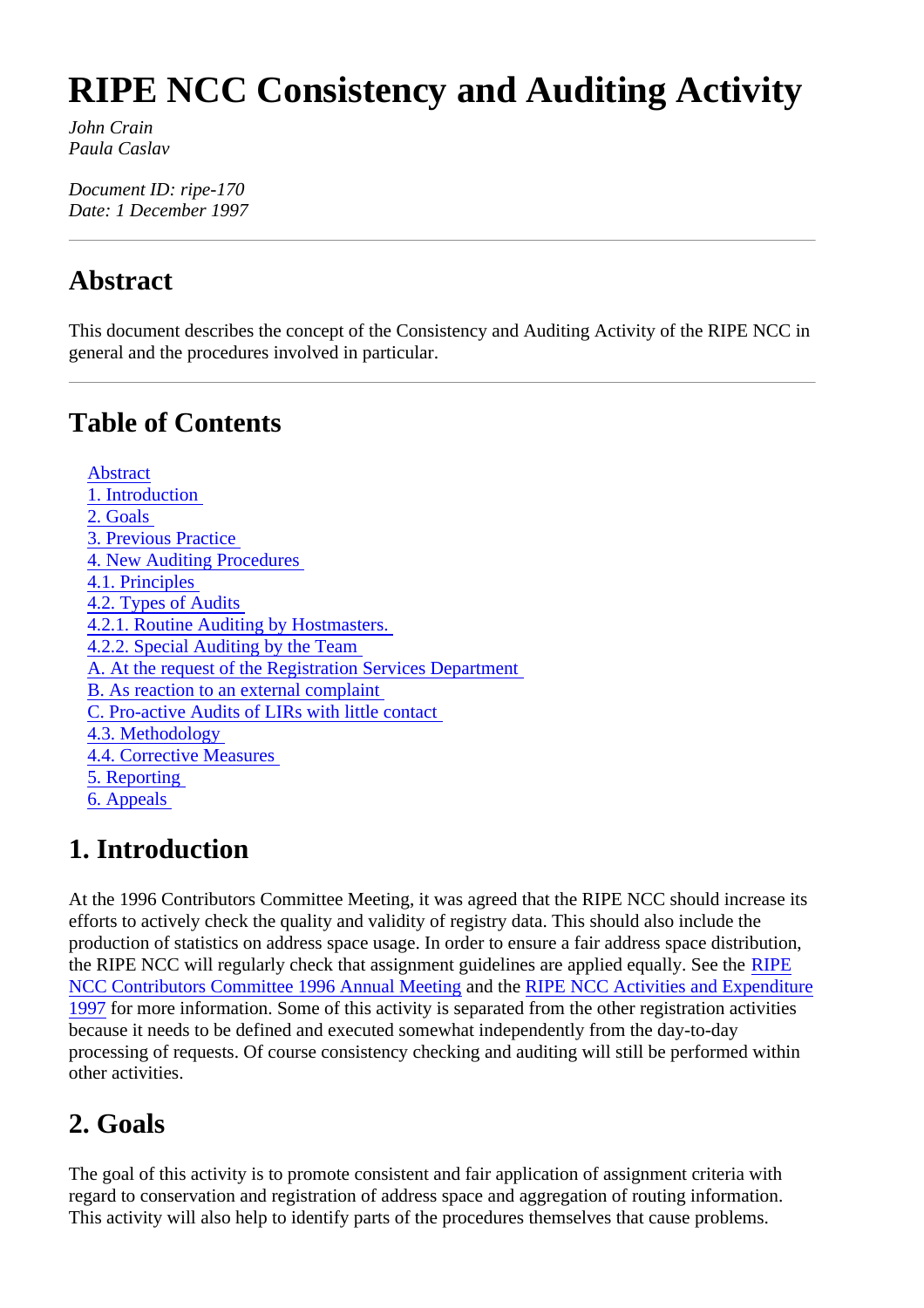These observations will be reported back to the RIPE Local IR working group for further investigation and improvement of the procedures.

To verify that Local Internet Registries are applying the assignment criteria correctly and to aid them in operating within the criteria, the RIPE NCC has started this activity on auditing and consistency checking.

# **3. Previous Practice**

Previously, the RIPE NCC primarily checked how Registries follow procedures in the course of making a new allocation to a Registry. The RIPE NCC also followed up on external complaints about Registries. However, until recently, there have not been enough resources to devote to these activities on a full time basis. Auditing and consistency checking has primarily been done on a time-permitting basis.

# **4. New Auditing Procedures**

# **4.1. Principles**

The global assignment policies agreed upon by IANA and the RIPE community, as described in the document "European Internet Registry Policies and Procedures", will be used as criteria to evaluate the Registry's assignment decisions.

When performing an audit a member of the RIPE NCC Registration Services staff will be looking at the following information:

#### **Database Consistency**

1. Is the information stored in the RIPE database concerning the assignments within Registry's allocation correct (separate up-to-date entries pointing to all individual customer assignments)?

2. Is it stored in the correct manner (are nic-handles used, are admin-c's located on-site, no overlapping entries, etc.)?

#### **Assignment Criteria**

1. Were all requests above the Registry's Assignment Window sent to the RIPE NCC for approval?

2. Is proper documentation regarding the request and the assignment gathered and archived by the Local Internet Registry?

(*Note:* For a request that is within a Registry's Assignment Window, it is not necessary to have an entire *European IP Address Space Request Form* , however some similar format with all the information necessary to evaluate the request should be available. The information should show what kind of organisation is using the addresses, what their network looks like (an addressing plan ) and their current address space usage.

3. Have the correct assignment policies been followed? The documentation will be checked for the following:

- The completeness of provided documentation.
- The use of classless assignments.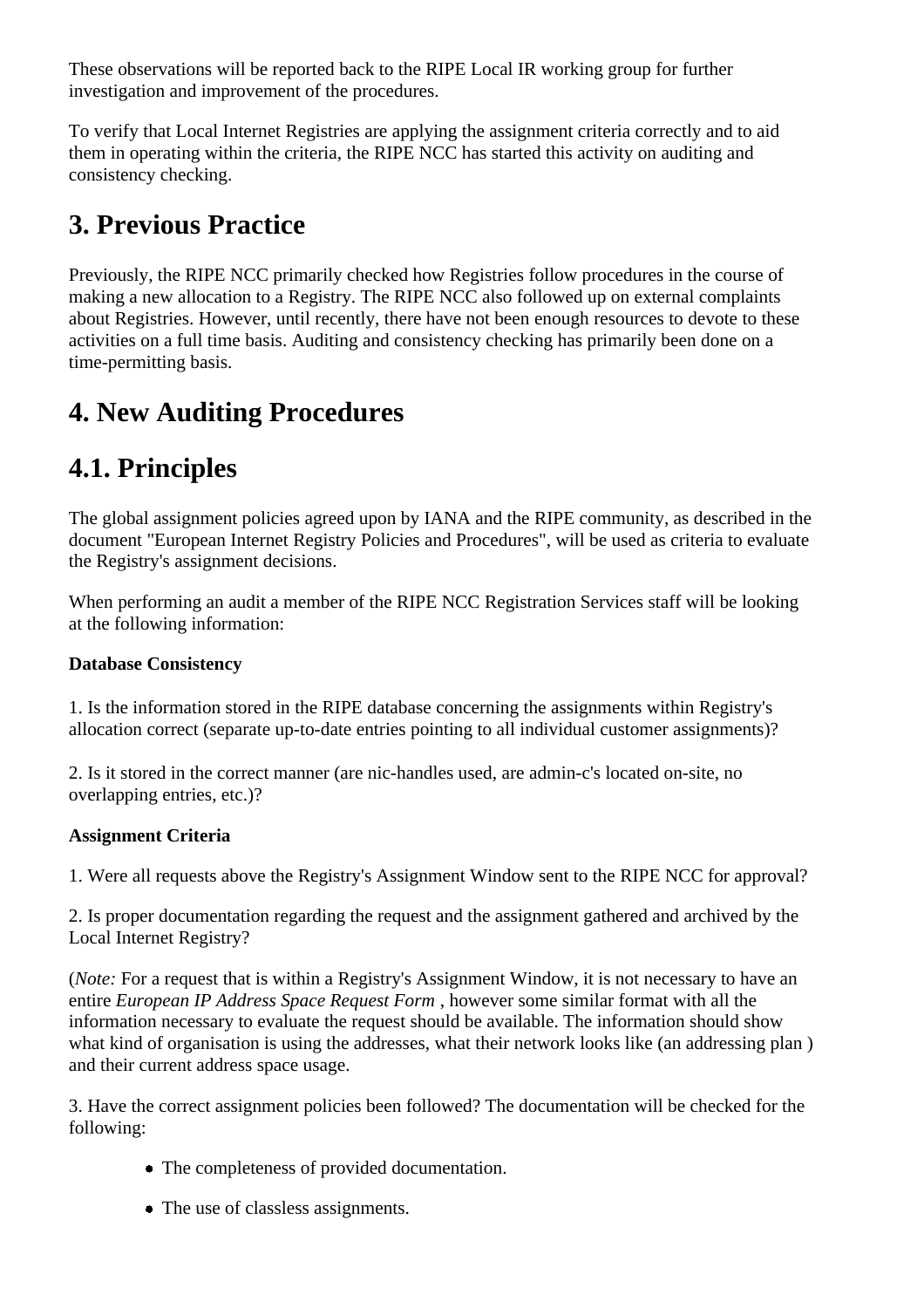• The efficiency of IP usage (25% usage immediately and 50% usage in year 1).

If the usage rate is lower, clear documentation should be available showing how the growth will occur and that the customer has concrete plans to use the address space efficiently).

When the data about the assignments is produced, the requests are evaluated as to their compliance with the procedures and policies in force at the time of the assignment.

# **4.2. Types of Audits**

The External Auditing will be carried out on two levels.

### **4.2.1. Routine Auditing by Hostmasters**

With every request for a new allocation, the usage of previous allocations are monitored. RIPE NCC Hostmasters will ask for documentation on several sample requests (usually three) and check the basis for the assignment decisions of the LIRs. This is important to align assignment criteria and to make sure LIRs gather the necessary set of information.

As the Local Internet Registries should be keeping documentation of all IP assignment requests available (see European Internet Registry Policies and Procedures) this should be a formality under normal circumstances. Only where the LIR has failed to archive such requests may this create problems and delay the allocation process.

If a delay is likely and the LIR urgently needs additional address space to serve customers, the RIPE NCC may decide to allocate a small range of address space to the LIR so that they can continue business during the audit procedure.

# **4.2.2. Special Auditing by the Team**

This type of auditing by the Consistency Checking and Auditing Team will be started according to one of three situations:

#### **A. At the request of the Registration Services Department**

If, during the course of normal Registration Services work (for example during an "allocation check"), a Hostmaster has difficulty obtaining satisfactory answers from an LIR, the audit can be passed on to the Consistency Checking and Auditing Team. Also, if procedural errors are discovered, the Hostmaster can transfer the request to the Consistency Checking and Auditing Team or continue the audit under its supervision.

#### **B. As reaction to an external complaint**

The Consistency Checking and Auditing Team will handle external complaints about non-compliance with policies and procedures. It will investigate these complaints and try to ascertain if they have any validity before approaching the Registry against which the complaint has been lodged. Complaints that do not have some form of corroborative evidence, either given by the complainant or discovered during research, will not be pursued.

To ensure confidentiality, the identity of the complainant will be kept unless written permission is given for disclosure. All information about the Registry being audited will also remain confidential and the outcome of the audit will not be disclosed.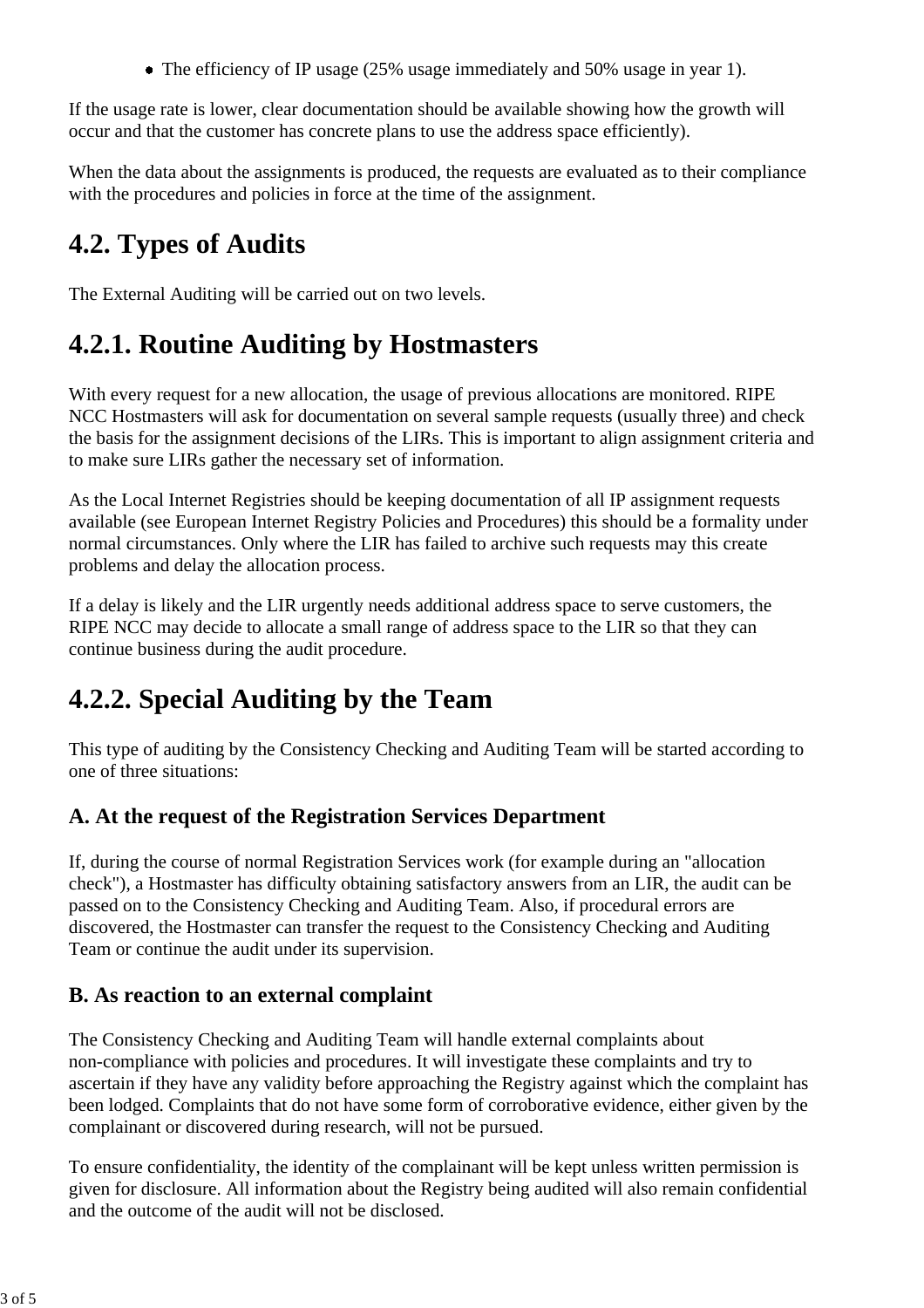#### **C. Pro-active Audits of LIRs with little contact**

The Consistency Checking and Auditing Team will audit LIRs that have little contact with RIPE NCC. Falling under this category are some Registries that need minimal coordination with the RIPE NCC, due perhaps to the nature of their business and their Assignment Window. It is useful to audit these LIRs from time to time to ensure that they are aware of the latest policies and procedures.

### **4.3. Methodology**

The auditing of LIRs will be performed in such a way that Registries following guidelines and procedures will have as little disturbance to their business as possible. Impartiality, quality and confidentiality will be of highest priority. The  $\langle$ hostmaster@ripe.net $\rangle$  role mailbox will be used for all auditing-related discussions with Registries. The  $\langle$ ncc@ripe.net $\rangle$  role mailbox can be used by a non-registry for initial contact about auditing-related issues.

Most correspondence should be sent via e-mail. However, documentation (such as a topology map) only accessible in hardcopy can be sent by fax. All documentation and discourse will be logged and archived using the RIPE NCC Ticket Tracking System. Details are explained in the document "RIPE NCC Request Tracking and Ticketing".

#### **4.4. Corrective Measures**

Any LIR that is audited, for whatever reason, will be given ample opportunity to show that they are following the correct procedures. The Consistency Checking and Auditing Team will first attempt to discuss the problem with the Registry involved and explain the correct procedures and policies. If the discussion fails, or if serious failings are shown, further action will be taken. This action can take various forms, including the lowering of the Registry's Assignment Window.

If an Assignment Window is lowered it will then be raised in the normal manner, not necessarily directly to the original level. A major part of the activity will be in helping the Registries to understand and follow the correct policies and procedures. Lowering a Registry's Assignment Window is meant to help them get better acquainted with current policies by receiving more feedback from the RIPE NCC on their requests.

At times, it will be necessary for the Consistency Checking and Auditing Team to withhold allocating a new block to a Registry that is being audited, or to make a small temporary allocation and allocate the rest of the block later, when certain conditions have been met. Making a small temporary allocation will allow the RIPE NCC to better monitor the assignments made by the Registry.

If a Local IR consistently violates the policies established by IANA or the RIPE community, in spite of multiple warnings and other corrective measures, then it may be closed by the RIPE NCC (see Section 6.6.1 of the document "European Internet Registry Policies and Procedures").

### **5. Reporting**

In order to get a better overview of the needs of the Registries, the RIPE NCC will keep statistics on the results of the audits. These statistics, which will include the type of complaints and problems found, will be made public. The statistics will only show the types of problems and the solutions taken. They will not mention any Registry by name. The information will also be used to help the RIPE NCC to adapt their information dissemination to suit the needs of Registries. This would be